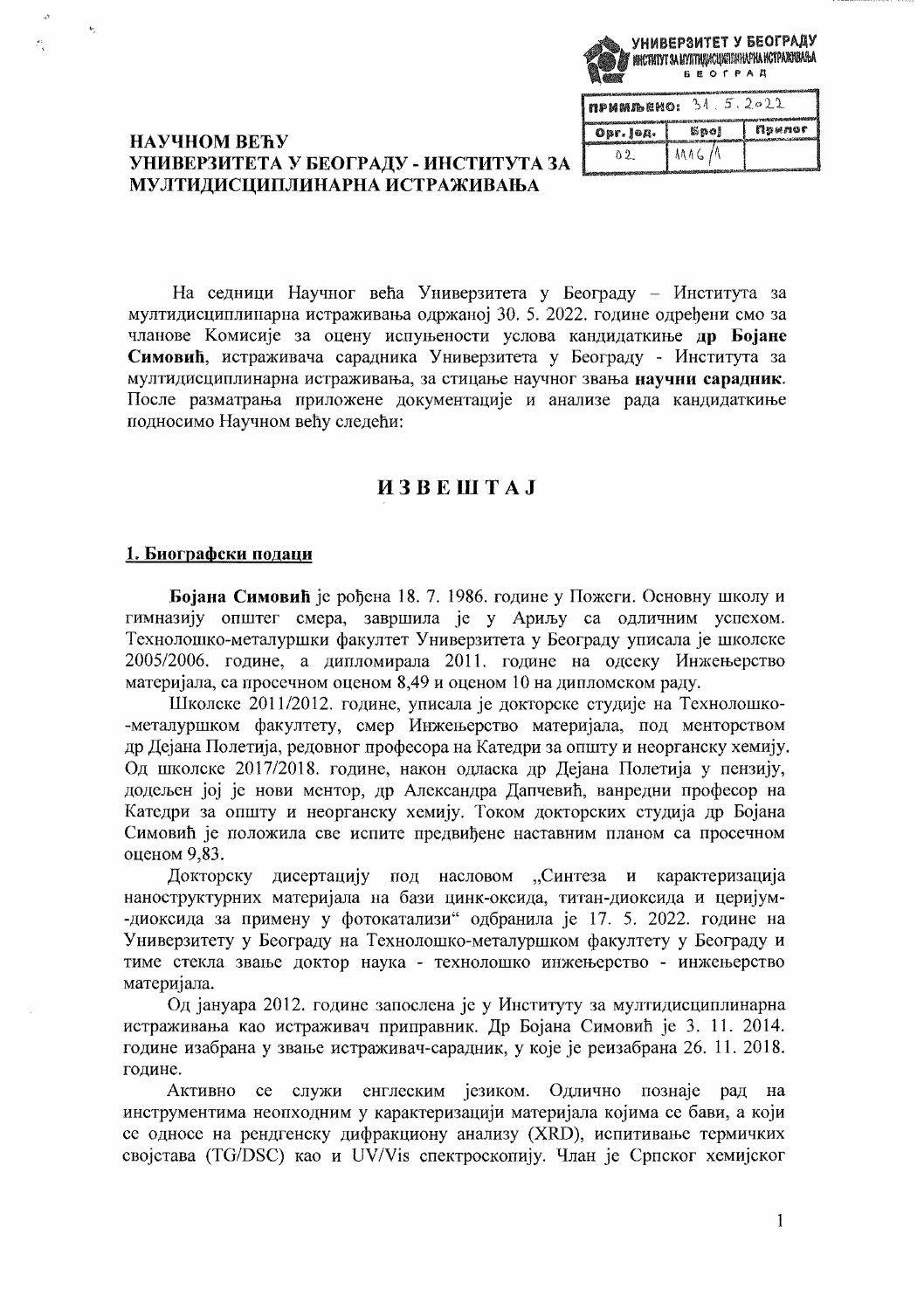друштва, Српског кристалографског друштва и Друштва за керамичке материјале Србије. Ангажована је у Центру за зелене технологије, центру изузетне вредности Института за мултидисциплинарна истраживања.

#### 2. Научноистраживачки рад

Др Бојана Симовић је од 2012. године када се запослила у Институту за мултидисциплинарна истраживања до 2019. била ангажована на пројекту ИИИ45007 - "0-3Д наноструктуре за примену у електроници и обновљивим изворима енергије: синтеза, карактеризација и процесирање", (руководилац др Горан Бранковић), које је финансирало Министарство просвете, науке и технолошког развоја Републике Србије.

Досадашњи научноистраживачки рад др Бојане Симовић односио се на области науке о материјалима, неорганске хемије, као и хемије и физике чврстог стања. Специфичне области досадашњих истраживања обухватају: синтезу, карактеризацију и примену наноструктурних материјала на бази цинк-оксида (ZnO, Ag/ZnO, CeO<sub>2</sub>/ZnO), титан-диоксида (анатас, брукит, дититанат,  $TiO<sub>2</sub>/ZnTiO<sub>3</sub>$ ) и церијум-диоксида (СеО<sub>2</sub>) са акцентом на примену у фотокатализи у циљу пречишћавања отпадних вода. Њен истраживачки рад односи се и на развој метода синтезе (хидротермална, солвотермална и преципитациона метода) испитивање утицаја различитих параметара синтезе на структурна, микроструктурна, адсорпциона, фотокаталитичка, антимикробна и сензорска својства добијених материјала.

Поред теме обухваћене докторском дисертацијом, проширила је своја интересовања на синтезу и оптимизацију синтезе биополимерних активних паковања са антимикробним и антиоксидативним својствима, као и на полимерне филмове модификоване нанопрахом TiO<sub>2</sub>.

Др Бојана Симовић је до сада као аутор или коаутор објавила осам научних радова у часописима међународног значаја од чега три рада у врхунским међународним часописима (категорија М21), три у истакнутим међународним часописима (категорија М22) и два у међународним часописима (категорија М23). Први је аутор у три рада. Поред тога, има 17 саопштења са научних скупова штампаних у изводу, од којих је десет са међународних научних скупова и седам са домаћих научних скупова. Укупни импакт фактор часописа у којима су објављени радови је 14,533 или 1,817 по раду, а највећи је 4,650 за часопис Journal of Alloys and Compounds. Према Scopus бази података, на дан 20. 5. 2022. године, радови др Бојане Симовић цитирани су 115 пута (без укључивања аутоцитата).

#### 3. Библиографија

#### Радови објављени у врхунским међународним часописима (М21):

1. B. Simović, A. Dapčević, J. Zdravković, N. Tasić, S. Kovač, J. Krstić, G. Branković, "From titania to titanates: Phase and morphological transition in less alkaline medium under mild conditions", Journal of Alloys and Compounds, 781 (2019) 810-819.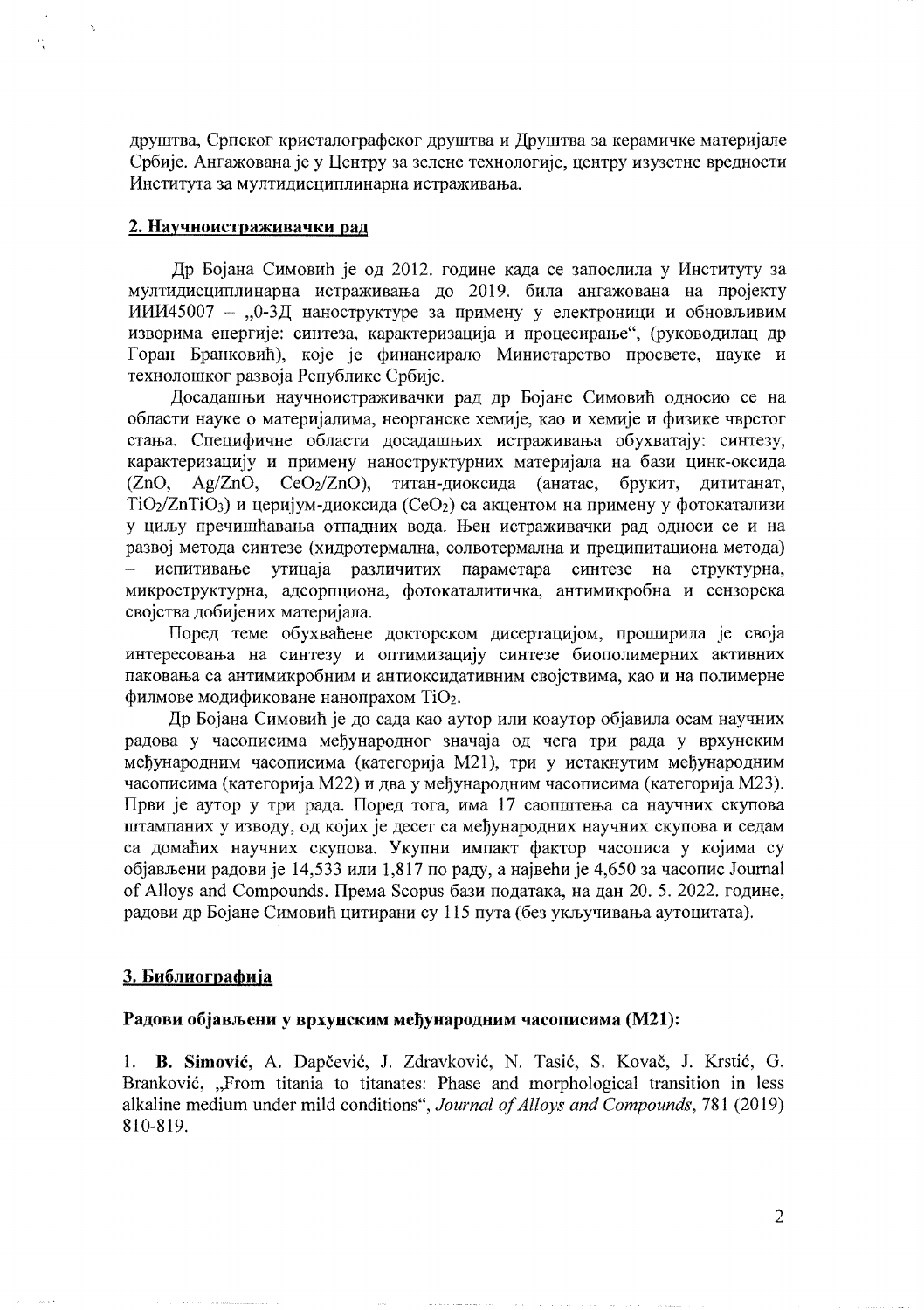# *https:lldoi.orgll* 0.1 016/j.jallcom.20 18.12.039 (Materials Science, Multidisciplinary 81/314, IF<sub>2019</sub>: 4,650) (број цитата: 3) број поена: 8

 $t_{\rm k}$ 

 $\mathcal{O}_{\mathcal{I}}$ 

2. N. Tomić, M. Grujić-Brojčin, N. Finčur, B. Abramović, B. Simović, J. Krstić, B. Matović, M. Šćepanović, "Photocatalytic degradation of alprazolam in water suspension of brookite type Ti02 nanopowders prepared using hydrothermal route", *Materials ChemistryandPhysics,* 163 (2015) 518-528.

https://doi.org/10.1016/j.matchemphys.2015.08.008 (Materials Science, Multidisciplinary *69/260*, IF<sub>2014</sub>: 2,259) (број цитата: 33) број поена: 8 број поена нормиран за више од 7 коаутора на раду: 6,67# (# - нормирани поени)

3. J. Zdravkovic, B. Simovic, A. Golubovic, D.Poleti, L Veljkovic, M. Scepanovic, G. Branković, "Comparative Study of CeO<sub>2</sub> Nanopowders Obtained by Hydrothermal Method from Various Precursors", *Ceramics International,* 41 (2015) 1970-1979. https://doi.org/10.1016/j.ceramint.2014.08.122 (Materials Science, Ceramics 3/27, IF<sub>2015</sub>=2,758) (број цитата: 65) број поена: 8

# Укупно: поена 2 × 8 + 1 × 6,67 = 22,67; цитата 3+33+65=101; ИФ=9,667

# Радови објављени у истакнутим међународним часописима (M22):

4. A. Golubovic, B. Simovic, S. Gasic, D. Mijin, A. Matkovic, B. Babic, M. Scepanovic, "Sol-gel Synthesis of Anatase Nanopowders for Efficient Photocatalytic Degradation of Herbicide Clomazone in Aqueous Media", *Science of Sintering, 49* (2017) 319-330.

https://doi.org/10.2298/SOS1703319G (Materials Science, Ceramics 15/27,  $IF<sub>2015</sub>: 0,781)$  (број цитата: 2) број поена: 5

5. B. Simović, D. Poleti, A. Golubović, A. Matković, M. Šćepanović, B. Babić, G. Branković, "Enhanced photocatalytic degradation of RO16 dye using Ag modified ZnO nanopowders prepared by the solvothermal method", *Processing and application ofceramics,* 11 (2017) 27-38.

*https:lldoi.orgIl0.2298/PACI701027S* (Materials Science, Ceramics *10127,*  IF<sub>2017</sub>: 1,152) (број цитата: 8) број поена: 5

6. A. Golubović, **B. Simović**, M. Sćepanović, D. Mijin, A. Matković, M. Grujić-Brojčin, B. Babić, "Synthesis of Anatase Nanopowders by Sol-gel Method and Influence of Temperatures of Calcination to Their Photocatalitic Properties", *Science of Sintering,* 47 (2015) 41-49.

*https:lldoi.orgIl0.2298/S0S1501041G* (Materials Science, Ceramics *15/27,*  IF<sub>2015</sub>: 0,781) (број цитата: 3) број поена: 5

# Укупно: поена  $3 \times 5 = 15$ ; цитата 2+8+3=13; ИФ=2,714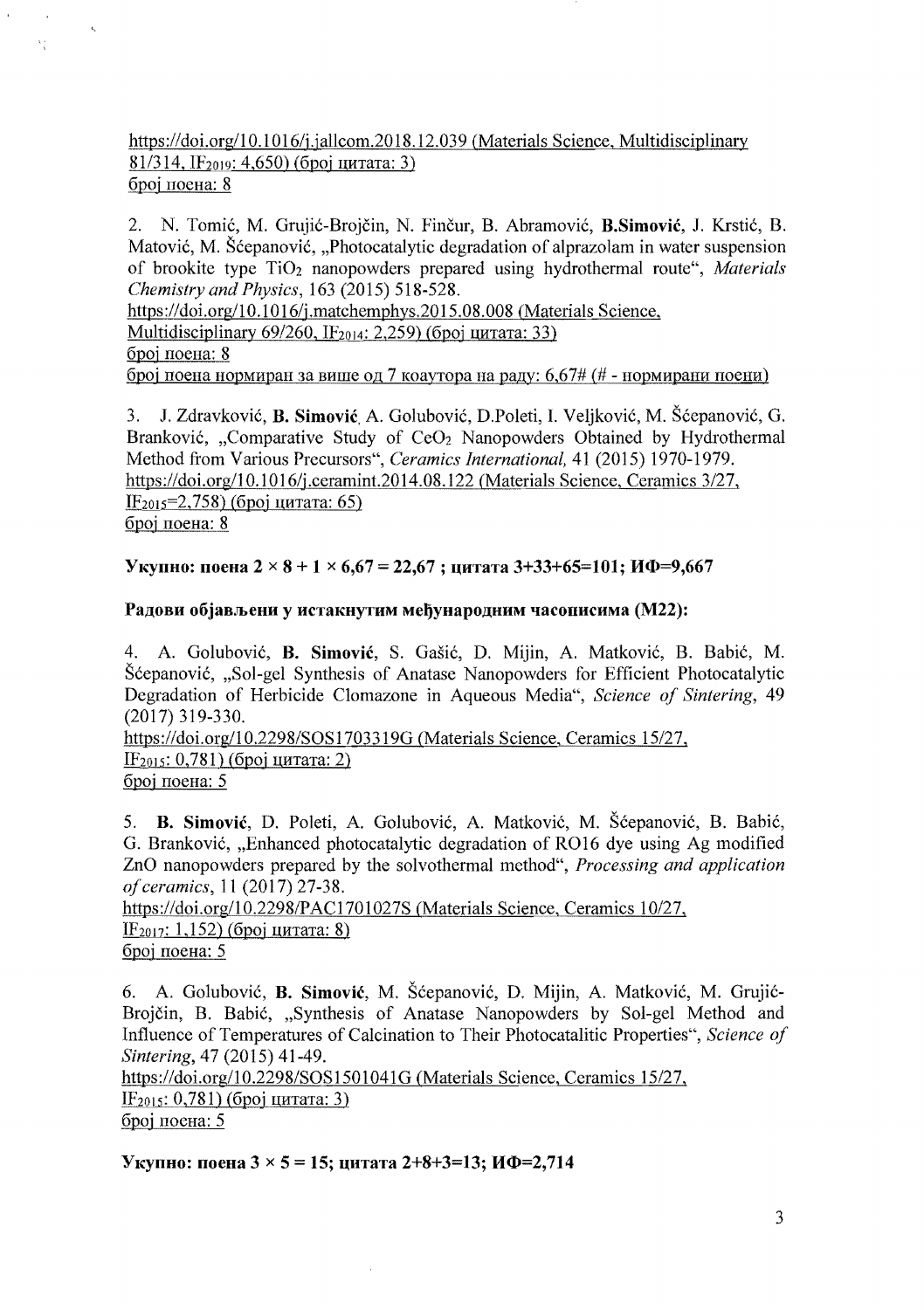## Радови објављени у часописима међународног значаја (М23)

7. L. Radovanovic, J. D. Zdravkovic, **B.Simovic,** Z. Radovanovic, K. Mihajlovski, M. D. Dramićanin, J. Rogan, ...Zinc oxide nanoparticles prepared by thermal decomposition of zinc benzenepolycarboxylato precursors: photoluminescent, photocatalytic and antimicrobial properties", *Journal of the Serbian Chemical Society,* 85 (2020) 1475 1488.

*https:lldoLorgll0.2298IJSC200629048R* (Chemistry, Multidisciplinary 1411178, IF202o: 1,240) (6poj UHTaTa: 1). број поена: 2

8. **B. Simovic,** A. Golubovic, I. Veljkovic, D. Poleti, J. Zdravkovic, D. Mijin, A. Bjelajac, "Hydro- and solvothermally-prepared ZnO and its catalytic effect on photodegradation of Reactive Orange 16 dye", *Journal ofthe Serbian Chemical Society,* 79 (2014) 1433-1443.

*https:lldoi.org/l* 0.2298/JSC 140520077S (Chemistry, Multidisciplinary *100/152,* IF2ol2: 0,912) (број цитата: 0)

број поена: 2

.',

# $Y_{\text{KYHHO}}$ : поена  $2 \times 3 = 6$ ; цитата 1+0=1;  $M\Phi = 2,152$

## **CaonWTelba ca MeI)YHap0JJ:Hor cKyna WTaMnaHO y H3BOJJ:Y (M34):**

9. B. **Simovic,** A. Dapcevic, Z. Radovanovic, A. Golubovic, A. Matkovic, G. Branković, "Comparative study of Ag/ZnO nanopowders Obtained by solvothermal and precipitation methods", 3rd International Meeting MATERIALS SCIENCE FOR ENERGY RELATED APPLICATIONS, Belgrade, Serbia, September 25-26, 2018., University of Belgrade – Faculty of Physical Chemistry, Book of abstracts, p. 83-85.

10. L. Radovanovic, P. Vulic, Z. Radovanovic, B. Balanc, **B. Simovic,** I. Zekovic, M. Dramićanin, J. Rogan, "Synthesis, Structure, Morphology and Properties of Biphasic ZnO-ZnMn204", First International Conference of electron microscopy of nanostructures (ELMINA 2018), Belgrade, Serbia, August 27-29, 2018., Program & Book of Abstracts, p. 171-173.

11. **B. Simović**, A. Dapčević, J. Zdravković, J. Krstić, G. Branković, "From Titania to Titanates: Phase and Morphological Transition", First International Conference of electron microscopy of nanostructures (ELMINA 2018), Belgrade, Serbia, August 27-29,2018., Program & Book of Abstracts, p. 148-150.

12. J. Zdravković, L. Radovanović, **B. Simović**, D. Poleti, J. Rogan, Ž. Radovanović, K. Mihailovski, ...ZnO nanopowders obtained by thermolysis of zinc K. Mihajlovski, "ZnO nanopowders obtained by thermolysis of zinc<br>benzenedicarboxylate complexes with 2.2'-dipyridylamine",  $4<sup>th</sup>$  International complexes with 2,2'-dipyridylamine", Conference The Serbian Society for Ceramic Materials, Belgrade, Serbia, 14-16 June, 2017., Book of abstracts, p. 79.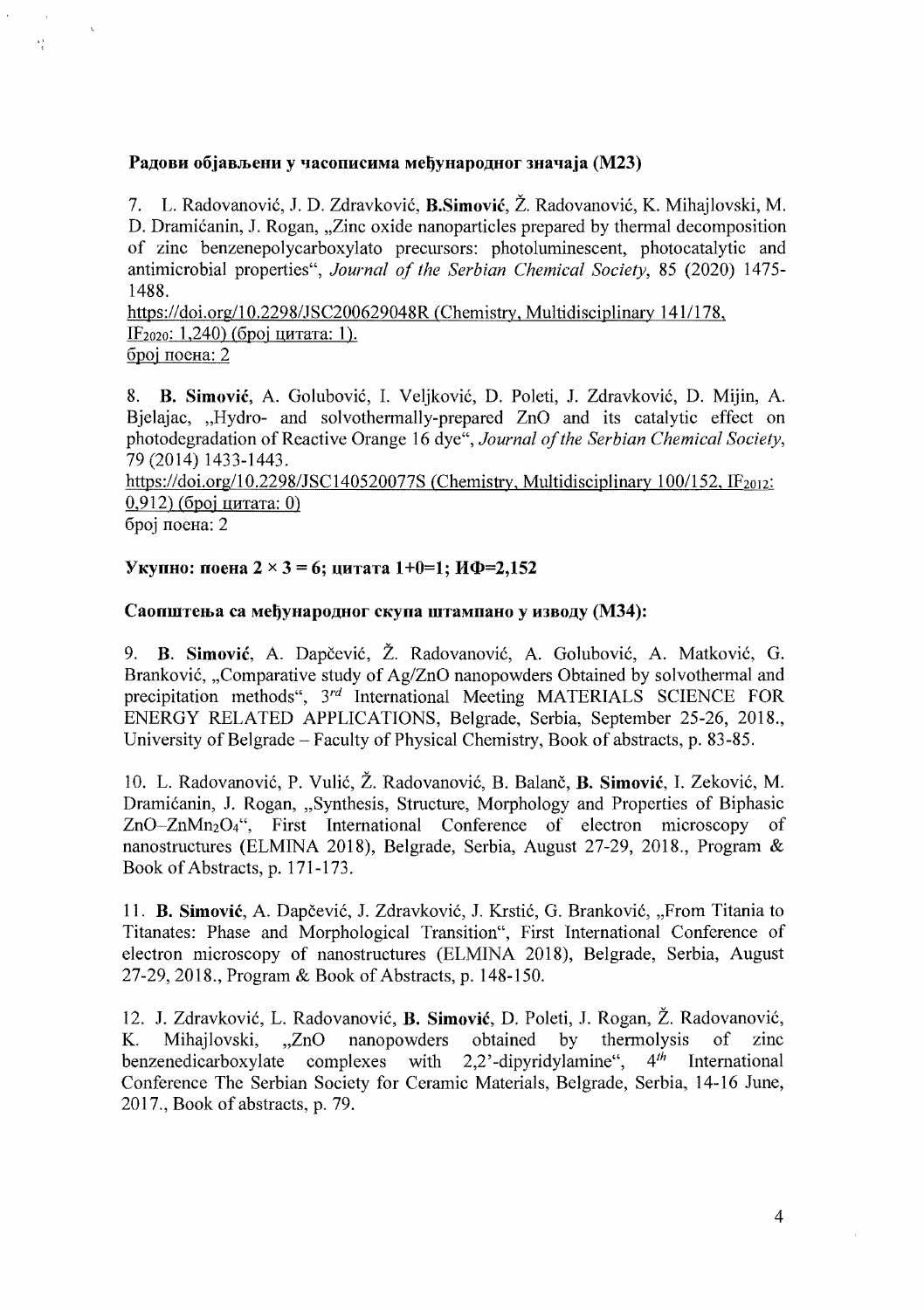13. A. Golubovic, **B. Simovic,** S. Gasic, D. Mijin, A. Matkovic, B. Babic, "Synthesis of anatase nanopowders by sol-gel method and photocatalytic degradation of the pure active substance and commercial product of herbicide clomazone", The Fourth Serbian Ceramic Society Conference, Advanced Ceramics and Applications, Serbian Ceramic Society, Serbia, September 21-23, 2015., p.72.

14. **B. Simovic,** D. Poleti, S. Kovac, A. Bjelajac, A. Dapcevic, G. Brankovic, "Photocatalytic degradation of textile dye with hydrothermally modified nanoanatase",  $3^{rd}$  Conference of the Serbian Society for Ceramic Materials, Belgrade, Serbia, June 15-17, 2015., Programme and the Book of Abstracts, p. 82.

15. A. Golubovic, **B. Simovic,** 1. Tanasijevic, I. Veljkovic, "Nanopowders of Ce02 obtained by hydrothermal method from various precursors", *2nd* Conference of The Serbian Ceramic Society, Belgrade, Serbia, June 5-7, 2013., Programme&Book of Abstraet, p.59.

16. A. Golubovic, **B. Simovic,** I. Veljkovic, "Photocatalytic properties of hydro-and  $2nO''$ ,  $2nd$  Conference of The Serbian Ceramic Society, Belgrade, Serbia, June 5-7, 2013., Programme&Book of Abstract, p.59.

17. **B. Simovic,** I. Veljkovic, D. Poleti, G. Brankovic, "Hydrothermal treatment of nanoanatase with alkali and alkaline earth hydroxides", *2nd* Conference of The Serbian Ceramic Society, Belgrade, Serbia, June 5-7, 2013., Programme&Book of Abstract, p.61.

18. B. Simović, I. Veljković, A. Rečnik, V. Đokić, D. Poleti, R. Petrović, "Adsorption and photocatalytic of Reactive Orange 16 dye with hydrotermally modified anatase", First International Conference on Processing, characterization and application of nanostructured materials and nanotechnology (Nanobelgrade 2012), Belgrade, Serbia, September 26-28, 2012., Programme&Book of Abstract, p. 116.

# **Y**<sub>K</sub>VIIHO:  $10 \times 0.5 = 5$

# Саопштења са националног скупа штампана у изводу (М64):

19. N. Milojkovic, M. Orlic, 1. Dikic, M. Zunic, **B. Simovic,** A. Dapcevic, "Antibacterial zinc orthotitanate", 27th Conference of the Serbian Crystallographic Society, Kragujevac, September 16-17,2021., Book of Abstracts, p. 18-19.

20. **B. Simović**, G. Branković, A. Dapčević, "Photocatalytic degradation of RO16 dye using hydrothermally synthesized *Ce02/ZnO* composites", 27th Conference of Serbian Crystallographic Society, Kragujevac, Serbia, September 16-17, 2021., Book of Abstracts, p. 72-73.

21. **B. Simović**, A. Dapčević, J. Zdravković, G. Branković, "Phase transition from nanostructured titania to layered titanate", 25<sup>nd</sup> Conference of the Serbian Crystallographic Society, Bajina Basta, Serbia, June 21-23, 2018., Book of Abstracts, p.92-93.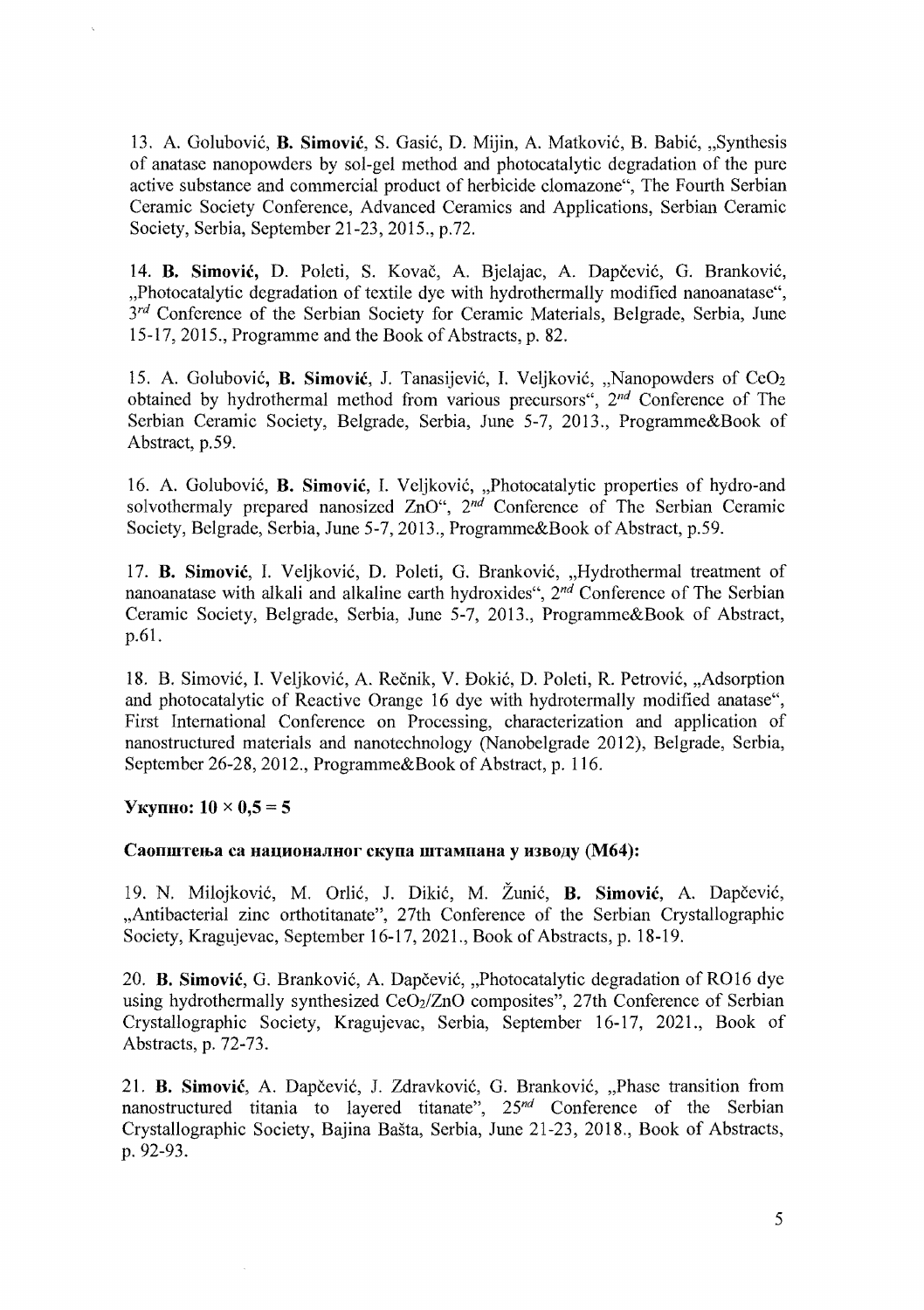22. J.D. Zdravkovi6, L.D. Radovanovi6, **B.M. Simovic,** D.D. Poleti, J. Rogan, L Zeković, M.D. Dramićanin, K.R. Mihajlovski, Ž.M. Radovanović, "Decomposition mechanism and kinetics of zinc-isophthalate complex with 2,2' -dipyridylamine as a precursor for obtaining nanosized zinc oxide", Fifteenth Young Researchers Conference - Materials Science and Engineering, Belgrade, Serbia, December 7-9, 2016., Book of abstracts, p 47.

23. J. Zdravkovi6, **B. Simovic,** L. Radovanovi6, J. Rogan, "Zinc benzenepolycarboxylato complexes as a source for photocatalytic active ZnO", Fourth conference of young chemists, Belgrade, Serbia, November 5, 2016., Book of abstracts, p.95.

24. **B. Simović**, D. Poleti, A. Dapčević, G. Branković, A. Matković, A. Golubović, ...Enhanced photocatalytic activity of Ag modified ZnO nanopowders prepared by solvothermal method", 22<sup>nd</sup> Conference of the Serbian Crystallographic Society, Smederevo, Serbia, June 11-13,2015., Abstracts, p. 31-32.

25. J. Tanasijevi6, D. Poleti, 1. Veljkovi6, J. Rogan, **B. Simovic,** "New method for synthesis of dilithium terephthalate, Conference Proceeding", First International Conference of Young Chemists of Serbia 2012., Belgrade, Serbia, October 19-20, 2012., Book of Abstracts, p. 65.

#### $Y_{KVIII10}$ :  $7 \times 0.2 = 1.4$

#### Одбрањена докторска дисертација (М71)

26. Б. Симовић, "Синтеза и карактеризација наноструктурних материјала на бази цинк-оксида, титан-диоксида и церијум-диоксида за примену у фотокатализи", Технолошко-металуршки факултет, Универзитет у Београду, Област: Инжењерство материјала, 17. 5. 2022. год.

#### **Y**kynHo:  $1 \times 6 = 6$

Додатно, на 60. Међународном сајму технике и техничких достигнућа одржаном 16-20. маја 2016. године у Београду, Бојана Симовић и сарадници caonIITHTH cy pan non Ha3HBOM "Synthesis, characterization and promising applications of "green" zinc oxide".

#### **4. KpaTKa aHaJIHla o6jaBJbeHHX pa):(OBa**

У радовима чији је аутор или коаутор др Бојана Симовић представљени су резултати истраживања којима се она бавила у области науке о материјалима, пре свега наноматеријала на бази ZnO,  $CeO<sub>2</sub>$ , TiO<sub>2</sub>, и то су:

хидро- и солвотермална синтеза ZnO и његов каталитички утицај на фотодеградацију боје реактивно наранџасте 16 (од енгл. Reactive Orange 16, RO16)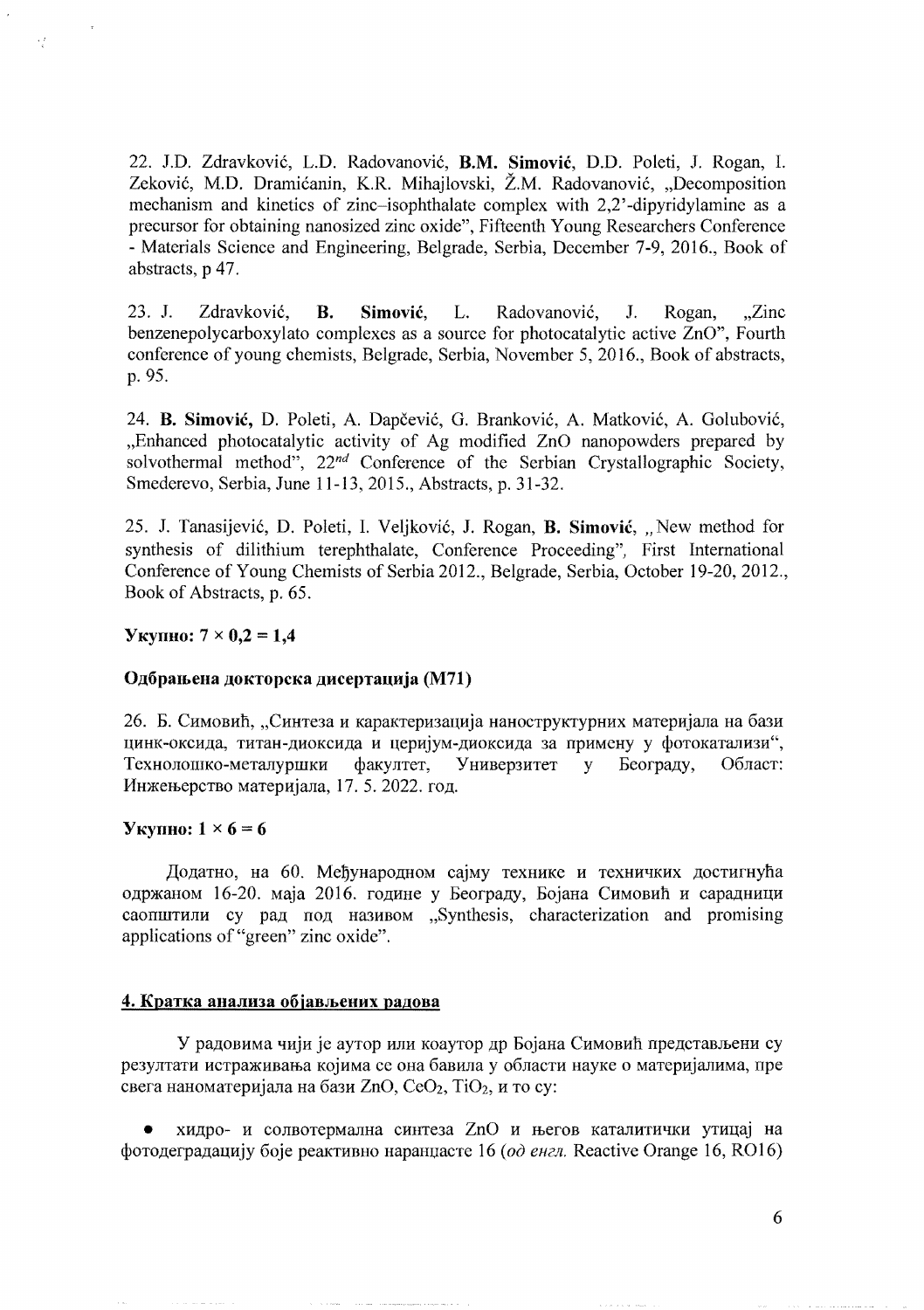(рад 8), побољшање фотокаталитичке разградње боје RO16 у присуству сребром модификованих нанопрахова ZnO добијених солвотермалном методом (рад 5), фотолуминисценција, фотокаталитичка и антимикробна својства цинк-оксидних добијених термичким третманом наночестица **H3** прекурсора иинк--бензенполикарбоксилата (рад 7).

поређење нанопрахова СеО<sub>2</sub> добијених хидротермалном синтезом из различитих прекурсора (рад 3),

фотокаталитичка разградња лека алпразолама у воденој суспензији нанопрахова брукита добијених хидротермалном методом (рад 2), синтеза нанопрахова анатаса сол-гел методом и утицај температуре калцинације на њихова фотокаталитичка својства (рад 6), сол-гел синтеза нанопрахова анатаса за фотокаталитичку деградацију хербицида кломазона у воденој средини (рад 4), фазна и морфолошка трансформација титан-диоксида у титанат у слабо базној средини при благим условима (рад 1).

У раду 1 приказана је синтеза девет производа на бази  $TiO<sub>2</sub>$  при различитим условима хидротермалног третмана полазног наноанатаса у раствору NaOH концентрације 5 mol  $dm^{-3}$ . Дискутована је зависност структуре, текстуре, морфологије и ширине забрањене зоне добијених прахова од услова хидротермалног третмана. Интензивирањем хидротермалног третмана (од 6 h на 110 °С до 18 h на 160 °С) значајно се повећава растворљивост наноанатаса проузрокујући промену фазе и морфологије од приближно сферних наночестица издужених титанатних нанолистића. Једнофазни  $TiO<sub>2</sub>$  $\overline{a}$ титанат  $Na<sub>0.4</sub>H<sub>1.6</sub>Ti<sub>2</sub>O<sub>5</sub>·H<sub>2</sub>O$ , који се показао као одличан материјал за добијање сензора влаге, добијен је након најинтезивнијег третмана, тј. 18 h на 160 °С. Постепена оптимизација хидротермалних услова је дефинисала разлику између ТіО<sub>2</sub> и титаната у погледу структурних и спектралних својстава.

У раду 2 нанокристалични брукитни прахови су синтетисани из прекурсора TiCl4 комбиновањем сол-гел и хидротермалне методе варирајући температуру и време трајања третмана. Чист брукит са просечном величином кристалита око 33 nm који је добијен након 24 h на 200 °С показао је највећу фотокаталитичку ефикасност за разградњу алпразолама, приближну као што има Degussa TiO<sub>2</sub> P25. Међутим прахови добијени на нижим температурама (120 и 160 °С) који садрже натријум-титанат као доминатну фазу били су готово фотокаталитички неактивни за разградњу алпразолама. Фотодеградација алпразолама је побољшана услед пораста садржаја брукитне фазе и истовременог благог пораста пречника пора у узорцима са већим садржајем брукитне фазе.

раду 3 испитан је утицај различитих прекурсора (CeCl3·7H<sub>2</sub>O, У  $Ce(NO<sub>3</sub>)<sub>3</sub>$  6H<sub>2</sub>O,  $(NH<sub>4</sub>)<sub>2</sub>Ce(NO<sub>3</sub>)<sub>6</sub>$ ,  $Ce(SO<sub>4</sub>)<sub>2</sub>$  4H<sub>2</sub>O), на својства  $CeO<sub>2</sub>$  добијеног хидротермалним поступком. Резултати су показали да величина кристалита, кристалиничност, чистоћа и оптичка својства синтетисаних узорака зависе од врсте употребљеног прекурсора, док морфологија не зависи. У свим случајевима кристалити СеО2 су имали сличну морфологију налик на заобљене хексагоналне и ромбичне плочице. Величина кристалита варирала је од 10-35 nm у зависности од врсте прекурсора.

У раду 4 приказана је сол-гел синтеза ТіО<sub>2</sub> нанопрахова из ТіСl4. При припреми кристалита анатаса са развијеном специфичном површином, ТіС14 раствор је мешан са раствором (NH<sub>4</sub>)<sub>2</sub>SO<sub>4</sub> концентрације 0,05 mol dm<sup>-3</sup> или 0,07 mol  $dm^{-3}$  у температурно контролисаном купатилу при рН 7, 8 или 9. Код свих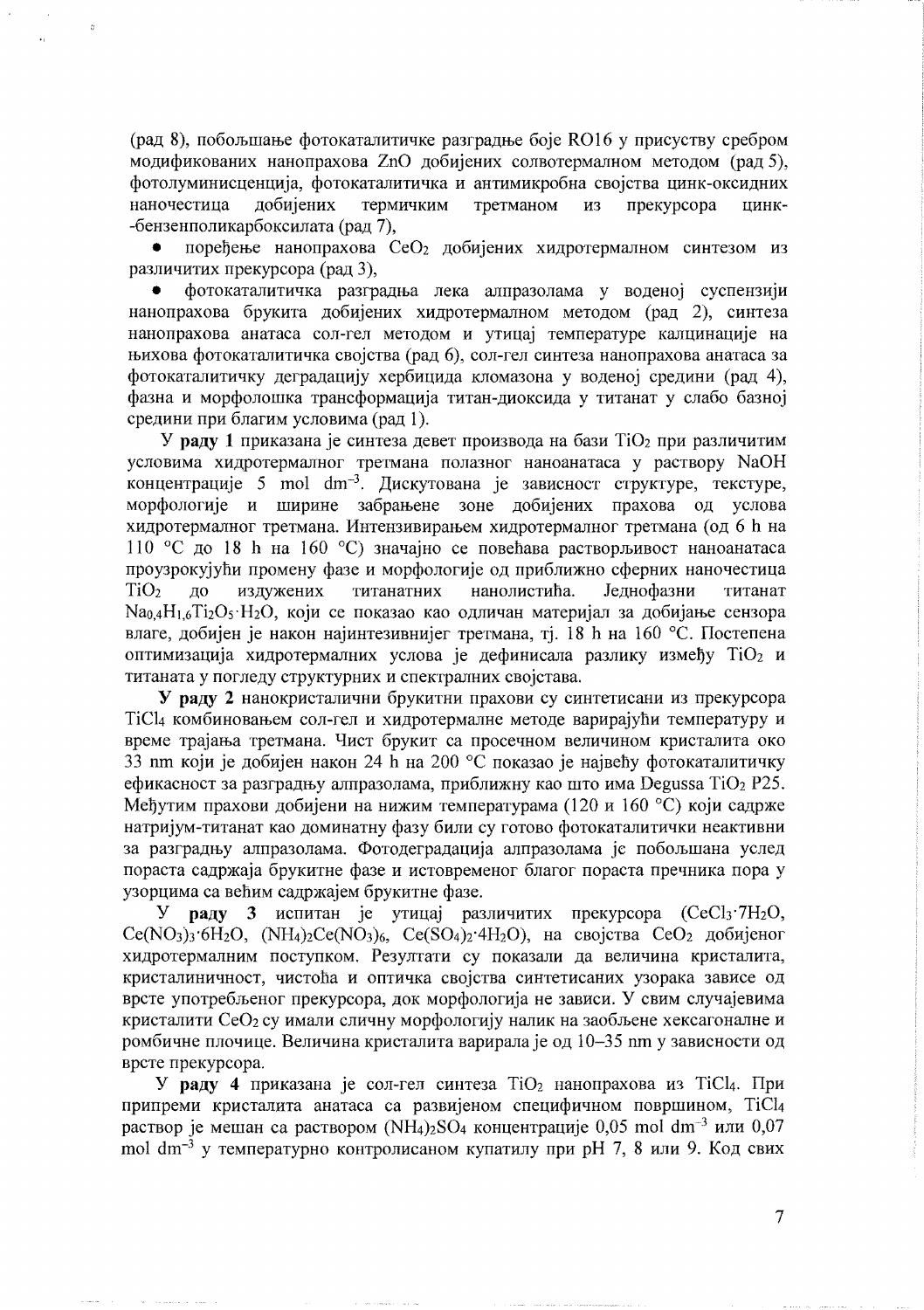добијених узорака просечна величина кристалита анатаса је 12 nm. Сви синтетисани прахови су мезопорозни, осим узорка синтетисаног са раствором (NH<sub>4</sub>)<sub>2</sub>SO<sub>4</sub> концентрације 0,07 mol dm<sup>-3</sup> на pH = 9 код кога су присутне и мале количине микропора. Овај узорак са највећом специфичном површином је показао најбољу фотокаталитичку активност што указује да је овај параметар главни за побольшање фотокаталитичке ефикасности при разградњи чисте активне сусптанце и комерцијалног хербицида кломазона (GAMIT 4-EC).

У раду 5 ZnO прахови модификовани сребром су добијени када је  $Zn(CH_3COO)_2$  2H<sub>2</sub>O солвотермално третиран са 0 до 6 mol.% AgNO<sub>3</sub> у присуству поливинилпиролидона, етилен-гликола и натријум хидроксида на 120 °С током 18 h након чега су упоређена њихова структурна, микроструктурна и фотокаталитичка својства. Резултати су показали да су добијени узорци мезопорозни нанопрахови који се састоје од нанокристалита ZnO просечне величине око 20 nm на чијој је површини распоређено сребро. Сви ZnO нанопрахови модификовани сребром имају већу фотокаталитичку ефикасност у разградњи боје RO16 у односу на комерцијални ZnO, док су нанопрахови ZnO са 1,5 и 0,75 mol.% Аg ефикаснији и од немодификованог ZnO.

У раду 6 представљени су мезопорозни нанопрахови анатаса, синтетисани сол-гел методом из прекурсора титан(IV)-бутоксида и калцинисани на различитим температурама (500-550 °С са кораком 10 °С). Резултати су показали присуство мале количине брукитне неуређене фазе у свим узорцима и пораст величине кристалита са порастом температуре калцинације. Пораст температуре калцинације довео је до смањивања специфичне површине нанопрахова. Најбољу фотокаталитичку активност, приближну ефикасности комерцијалном Ті $O_2$ Degussa P25, приликом разградње боје RO16 показао је нанопрах са бимодалном расподелом пора калцинисан на 510 °С.

У раду 7 приказана је синтеза наночестичног цинк-оксида (ZnO) термичком деградацијом једнодимензионалних цинк-бензенполикарбоксилато комплекса као прекурсора на 450 °С у оксидационој атмосфери. Механизам и кинетика термичке разградње прекурсорских комплекса анализирани су у неизотермским условима у атмосфери ваздуха. Рендгенском дифракцијом праха  $\boldsymbol{M}$ скенирајућом електронском микроскопијом утврђена је хексагонална вирцитна структура ZnO са просечном величином кристалита у опсегу 39-47 nm и сличном морфологијом. Ширина забрањене зоне и специфична површина наночестичнх прахова ZnO одређени су UV-Vis дифузионо-рефлексионом спектроскопијом, односно БЕТ методом. Испитана су фотолуминесцентна, фотокаталитичка и антимикробна својства наночестица ZnO. Најбоља фотокаталитичка активност при разградњи боје RO16 уочена је код ZnO чији кристалити формирају најмање агломерате. Сви оксиди показали су одлично инхибиторско дејство на бактерије Staphylococcus aureus u Escherichia coli.

У раду 8 немодификовани прахови ZnO добијени су на два различита начина: хидротермалном и солвотермалном синтезом полазећи од прекурсора Zn(NO<sub>3</sub>)<sub>2</sub> и Zn(CH<sub>3</sub>COO)<sub>2</sub>, редом. Различити реактанти су коришћени да би се испитао утицај синтезе на структурна, микроструктурна, термичка и фотокаталитичка својства припремљених прахова ZnO. Половине од укупне количине оба припремљена узорка ZnO су даље жарене при благим условима (300 °С). У сва четири случаја настао је једнофазни вирцитни ZnO са морфологијом која варира од наночестица до микроштапића. Резултати су показали да сви добијени узорци имају већу

8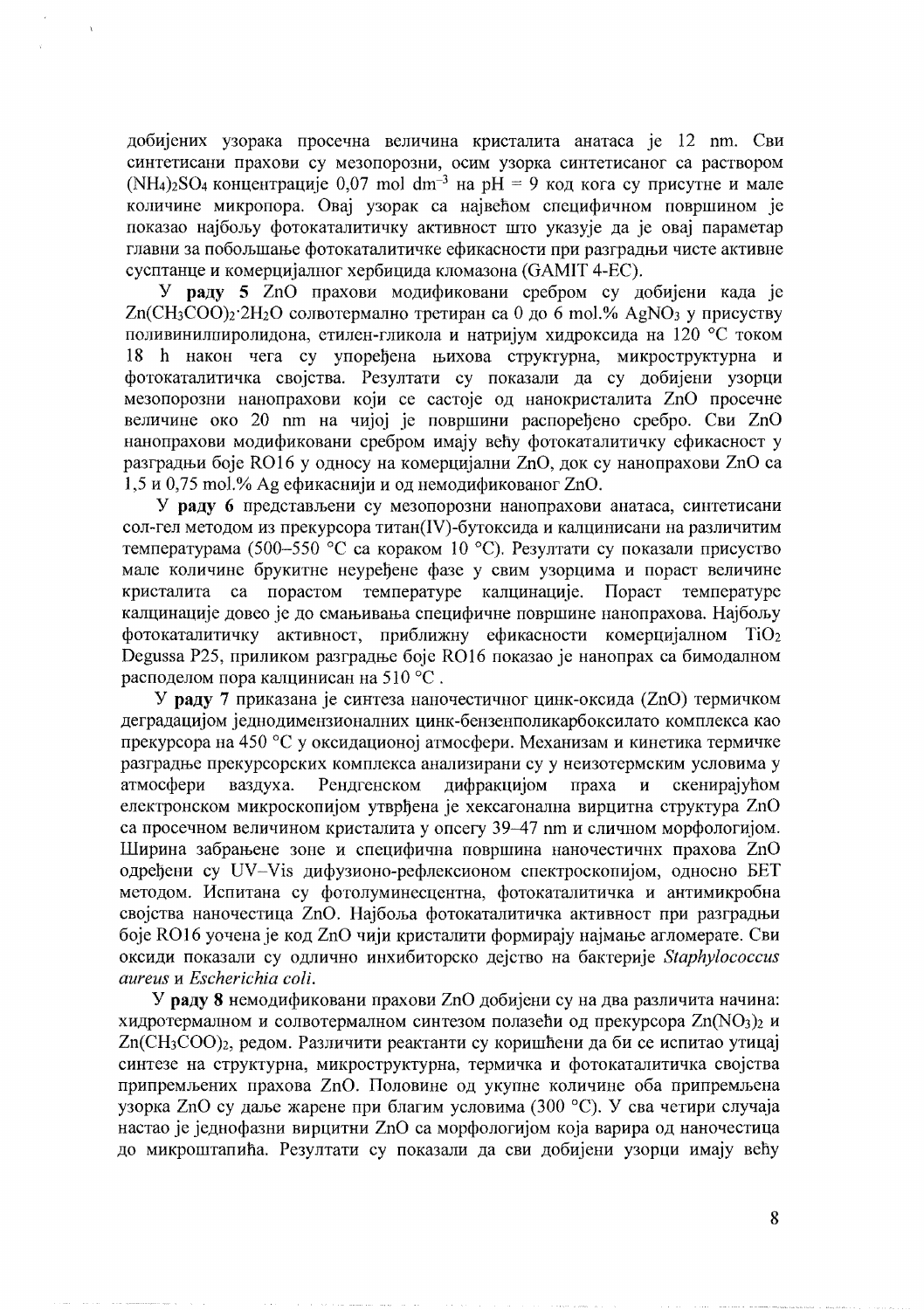фотокаталитичку ефикасност од комерцијалног ZnO у разградњи текстилне азо-боје RO16 док нежарени узорци имају боља фотокаталитичка својства и од комерцијалног праха Degussa P-25 TiO<sub>2</sub>. Између наночестица ZnO добијених солвотермалном синтезом и микроштанића ZnO добијених хидротермалним процесом нема значајне разлике у фотокаталитичкој активности.

#### 5. Цитираност

Према Scopus бази података, на дан 20. 5. 2022. године, радови др Бојане Симовић цитирани су 115 пута (без укључивања аутоцитата). Списак цитираних радова и где су цитирани дат је у Прилогу.

## 6. Квалитативни показатељ научног ангажмана и допринос унапређењу научног и образовног рада.

Кандидаткиња је активно учествовала у истраживањима у оквиру пројеката  $\bullet$ ИИИ45007.

- Успешно је одбранила докторску дисертацију (М71).
- Активно учествује на конференцијама и скуповима у земљи и иностранству.
- Кандидаткиња Бојана Симовић је била члан организационог одбора на две домаће конференције:
	- "ХХІ КОНФЕРЕНЦИЈА СРПСКОГ КРИСТАЛОГРАФСКОГ ДРУШТВА", 2014., Ужице.
	- "ХХVІ КОНФЕРЕНЦИЈА СРПСКОГ КРИСТАЛОГРАФСКОГ ДРУШТВА", 2019., Сребрно језеро.

У току израде докторске дисертације Бојана Симовић је показала изузетну самосталност у осмишљавању и креирању експеримената, обради резултата и писању научних радова.

Кандидаткиња учествује у промоцији науке, што потврђује учешће на  $\bullet$ 60. Међународном сајму технике и техничких достигнућа одржаном 16-20. маја 2016. године у Београду, у оквиру којег је кандидаткиња Бојана Симовић саопштила рад под називом "Synthesis, characterization and promising applications of "green" zinc oxide", ayropa L. Radovanović, B. Simović, J. Zdravković, A. Dapčević, J. Rogan, D. Poleti.

Током реализације научног пројекта кандидаткиња је активно учествовала у реализацији научне сарадње Института за мултидисциплинарна истраживања са другим институцијама у земљи и иностранству: Технолошко-металуршки факултет Универзитета у Београду; Институт за физику, Универзитет у Београду; Рударско-геолошки факултет, Универзитет у Београду; Институт за нуклеарне науке "Винча", Универзитет у Београду; Институт ИМС, Универзитет у Београду; Институт Јожеф Штефан у Љубљани (Словенија).

Својим познавањем метода UV/Vis спектроскопије, рендгенске структурне и симултане TG/DTA-анализе различитих материјала, кандидаткиња је учествовала у реализацији докторских дисертација др Иване Вељковић, дипл. инж. техн, др Наташе Томић, др Јелене Здравковић, дипл. инж. техн. и др Лидије Радовановића,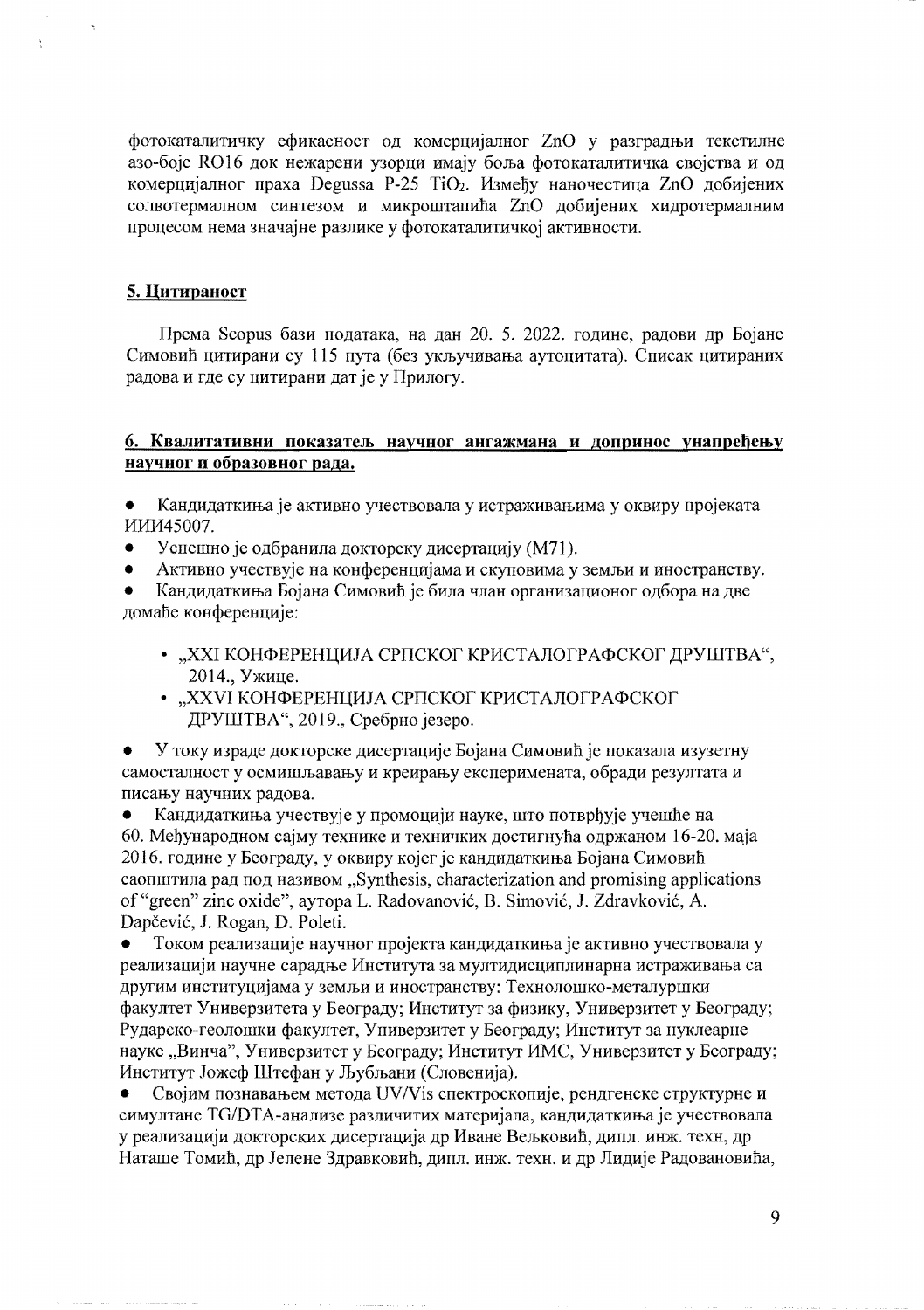дипл. инж. техн, што потврђују претходно наведени заједнички радови, као и изрази захвалности Бојани Симовић у уводу својих дисертација. Тренутно помаже у реализацији докторске десертације Наталије Милојковић, мастер инж. техн.

2013. и 2014. године. Бојана Симовић је помагала у извођењу вежби из предмета Основи хемије чврстог стања на Технолошко-металуршком факултету. Такође је учествовала у изради семинарских, завршних и мастер радова на Технолошко-металуршком факултету из области неорганске хемије и науке о материјалима. Осим тога, обучавала је студенте за рад на инструментима: дифрактометар за прах Ital Structures APD2000, урећај коришћен за ТG/DTA анализу SDT Q600 (TA Instruments), спектрофотометар UV-Vis Shimadzu 2600 и софтвесрким пакетима (Jade, PowderCell, UnitCell, TA Universal Analysis, UV Probe 2.42) неопходним у карактеризацији материјала којима се бави.

Активни је члан Српског хемијског друштва, Српског кристалографског друштва и Друштва за керамичке материјале Србије. Ангажована је у Центру за зелене технологије, центру изузетне вредности Института за мултидисциплинарна истраживања.

#### 7. Квантитативна оцена научноистраживачког рада

Имајући у виду целокупне научне резултате др Бојане Симовић, њену научну компетентност за избор у звање научни сарадник карактеришу поред укупног импакт фактора радова од 14,533 и следеће вредности индикатора, дате у табелама 1 и 2:

Табела 1. Приказ врсте и квантификације остварених научноистраживачких резултата за стицања звања научни сарадник.

| Ознака групе | Укупан бр. радова | Вредност индикатора | Укупна вредност      |
|--------------|-------------------|---------------------|----------------------|
| $M_{21}$     | 3                 | $8+6,67+8$          | $22,67$ <sup>#</sup> |
| $M_{22}$     | 3                 | 5                   | 15,0                 |
| $M_{23}$     | $\boldsymbol{2}$  | 3                   | 6,0                  |
| $M_{34}$     | 10                | 0,5                 | 5,0                  |
| $M_{64}$     | 7                 | 0,2                 | 1,4                  |
| $M_{71}$     |                   | 6                   | 6                    |
|              |                   | Укупно:             | 56.07                |

"вредност индикатора после нормирања ("нормирано према формули K/(1+0,2 (n-7)))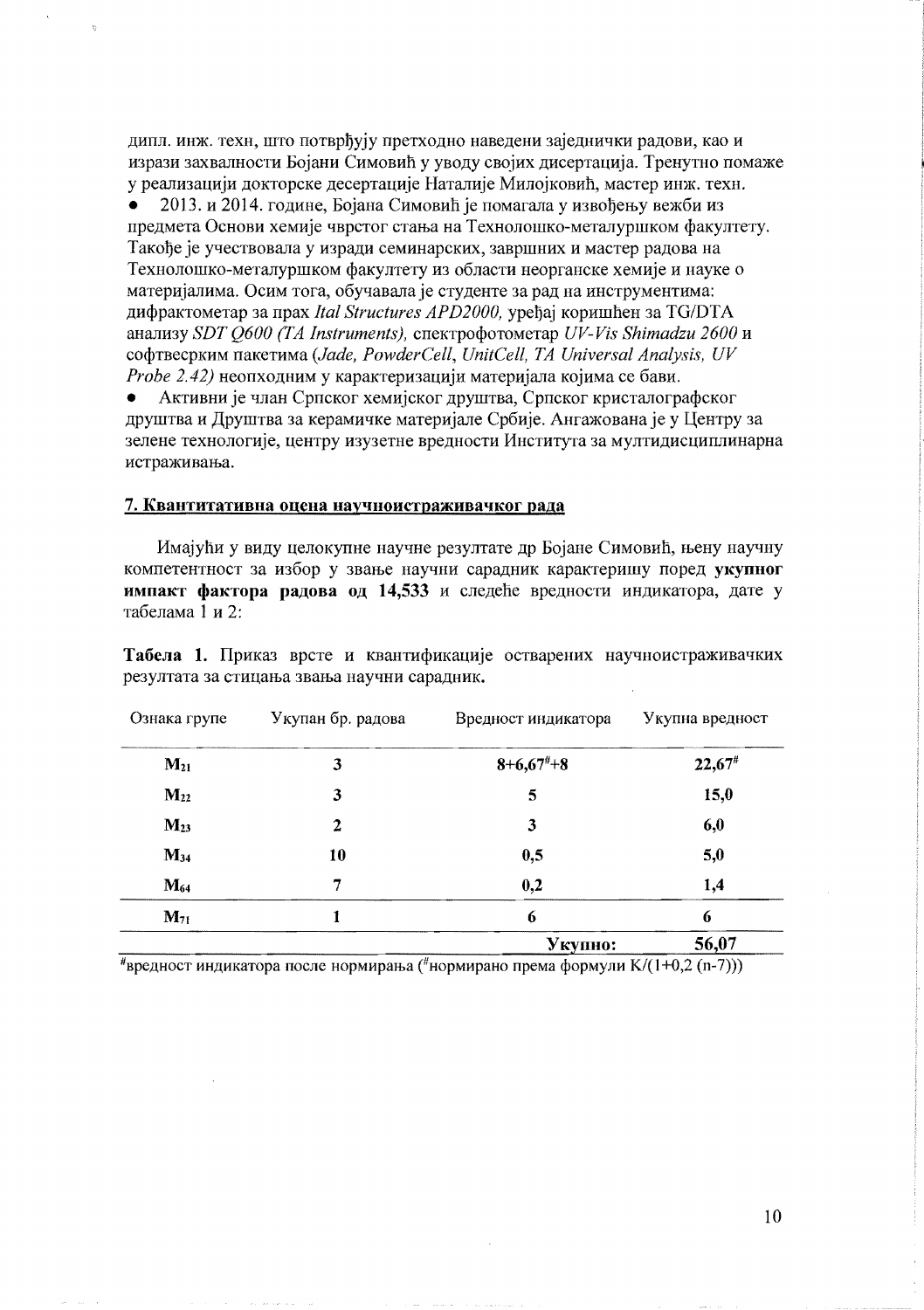| потребан услов                | остварено |  |
|-------------------------------|-----------|--|
| Укупно:<br>-16                | 56,07     |  |
| M10+M20+M31+M32+M33+M41+M42+  | 43,67     |  |
| $M51++M80+M90+M100 \ge 9$     |           |  |
| $M_{21}+M_{22}+M_{23} \geq 5$ | 43,67     |  |

Табела 2. Критеријуми за избор у научно звање научни сарадник.

## 8. Мишљење и предлог комисије

ģ

 $\hat{\mathcal{J}}$ 

На основу изнетог прегледа рада и остварених резултата др Бојане Симовић, може се уочити мултидисциплинарни приступ у њеном научноистраживачком раду, што је са становишта савременог начина истраживања у науци о материјалима данас неопходно за озбиљно бављење том проблематиком.

Др Бојана Симовић је током свог научноистраживачког рада посебну пажњу посветила добијању наноструктурних материјала и оптимизацији различитих метода синтезе (хидротермална, солвотермална и преципитациона) за добијање ZnO, TiO<sub>2</sub> и CeO<sub>2</sub>, али и нанокомпозита базираних на наведеним оксидима, са што бољим фотокаталитичким својствима. Свеобухватним истраживањима кандидаткиња је решила мултидисциплинарни проблем успостаљања корелације између услова синтезе (метода синтезе, прекурсори, температурни третман, време трајања, рН-вредност) на структурне, микроструктурне и фотокаталитичке карактеристике добијених наноматеријала.

Посебно се истиче синтеза нанопрахова на бази ZnO, с обзиром на то да су показали изузетну фотокаталитичку активност и у видљивој области спектра, чиме се отвара могућност за њихово коришћење и под сунчевим зрачењем. Модификовање ZnO сребром је довело до додатног померања апсорпције ка видљивом делу спектра и побољшања фотокаталитичке активности. Увођењем сребра побољшане су и иначе добре биолошке активности ZnO што такав материјал чини мултифункционалним и представља добру алтернативу за пречишћавање отпадних вода уместо конвенционалних физичко-хемијских и биолошких поступака. Изузетна антимикробна активност ZnO модификованог сребром, отворила је и могућност за његову потенцијалну примену у храни, паковању, козметици, медицини, итд. Структурном модификацијом наноанатаса добијен је слојевити титанат, који се показао као одличан материјал за производњу сензора влаге. Утврђено је да су добијени потпуно чисти нанопрахови СеО<sub>2</sub> одлични адсорбенти за уклањање боје RO16. Хидротермалном синтезом нанокомпозита било је могуће побољшати фотокаталитичка својства једнофазних наноматеријала те се препоручује њихова примена у будућности.

Верификацију значаја наведених научноистраживачких активности  $\mathbf{M}$ резултата др Бојане Симовић дају објављени научни радови (осам радова, а она је први аутор у три) од којих је три објављено у врхунским међународним часописима (категорије М21), три у истакнутим међународним часописима (категорије М22) и два у међународним часописима (категорије М23). Такође, томе доприносе и бројна саопштења како на међународним (десет) тако и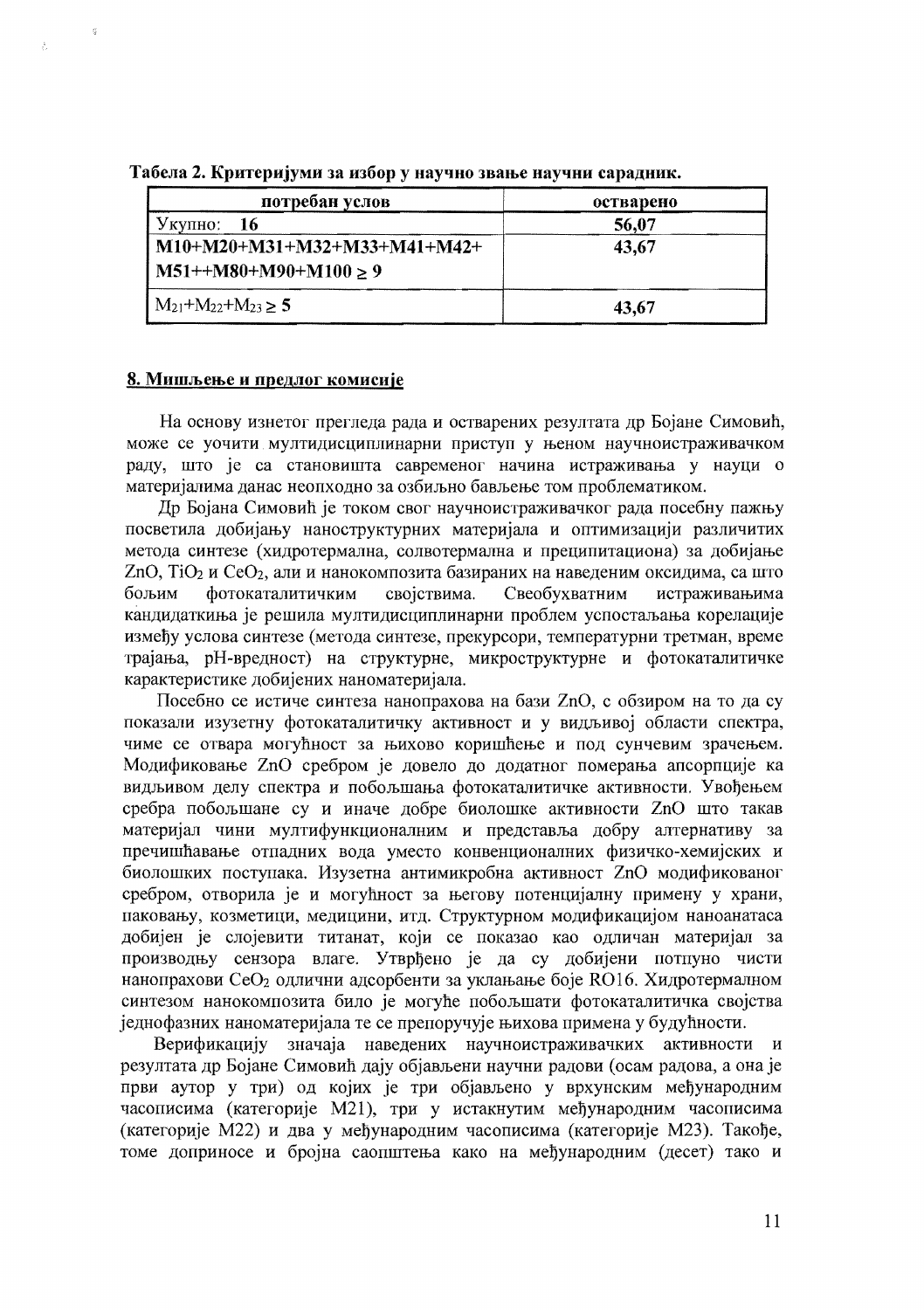домаћим скуповима (седам). Радови у којима је она аутор или коаутор цитирани су 115 пута (без укључивања аутоцитата, на дан 20. 5. 2022. године, према Scopus бази података), што је такође значајан показатељ вредности објављених резултата.

На основу свега изложеног може се донети следећи

# ЗАКЉУЧАК

Резултати рада др Бојане Симовић представљају оригинални научни допринос познавању корелације између услова синтезе, структуре, микроструктуре и фотокаталитичких својстава нанопрахова и нанокомпозита пре свега на бази ZnO,  $TiO<sub>2</sub>$  і Се $O<sub>2</sub>$ . Научна релевантност резултата научноистраживачког рада у области науке о материјалима, кандидаткиње др Бојане Симовић доказана је значајним бројем радова објављеним у врхунским научним часописима што се најбоље види по укупном импакт фактору који износи 14,533.

Анализом научног доприноса и прегледом наведених података, а на основу Закона о науци и истраживањима и Правилника о поступку и начину вредновања, које је прописало Министарство просвете, науке и технолошког развоја Републике Србије, Комисија је установила да кандидаткиња испуњава све услове за избор у звање научни сарадник. Из горе наведених разлога, Комисија предлаже Научном већу Института за мултидисциплинарна истраживања Универзитета у Београду да за кандидаткињу др Бојану Симовић, истраживача сарадника, донесе предлог одлуке о стицању научног звања научни сарадник.

#### Комисија

 $\epsilon$   $\epsilon$ <sup>2</sup>

др/Милан Жуний, виши научни сарадник Универзитета у Београду, Институт за мултидисциплинарна истраживања

In transa terr

др Милица Почуча-Нешић, научни сарадник Универзитета у Београду, Институт за мултидисциплинарна истраживања

др Александра Дапчевић, ванредни професор Универзитета у Београду, Технолошко-металуршки факултет